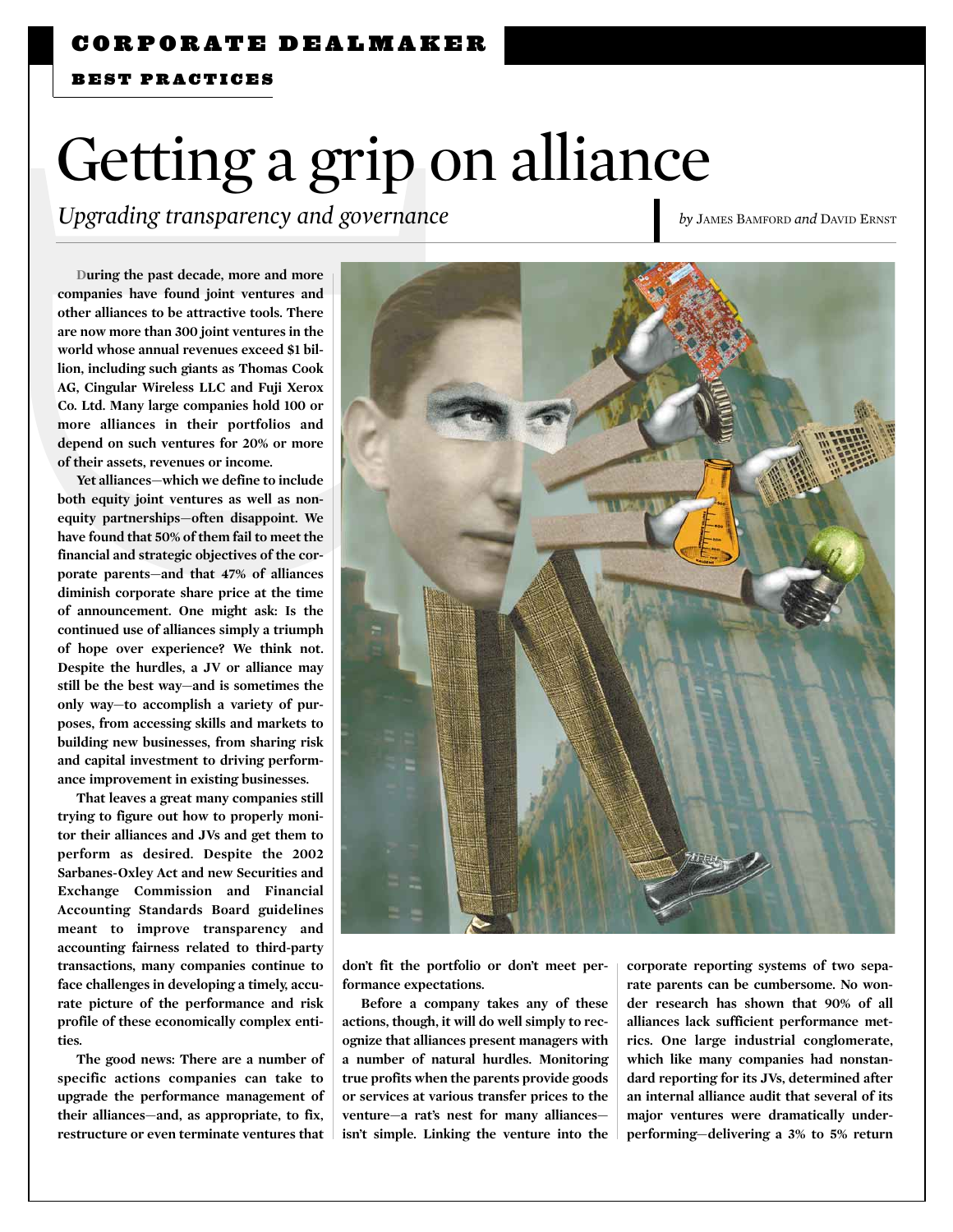## BEST PRACTICES

on invested capital, a figure well below the 12% corporate hurdle rate.

With two parents, many JVs inherit a patchwork of systems, which may allow each parent to meet some minimum reporting needs but which aren't as robust as the systems seen in wholly

owned business units. Even in large JVs, senior management may lack performance data that wholly owned business units take for granted (for example, detailed product and customer profitability). As a result, senior management often lacks the means to compare a JV's performance with that of other business units or external peers.

Then there's the reality that joint ventures and other alliances exist on the corporate periphery and therefore naturally receive lower levels of management scrutiny. Many companies have taken the noble idea of "venture independence" too far, overextending the often-legitimate desire to grant a venture real operating freedom and, in the process, reducing their ability to anticipate problems and step in quickly when they occur.

Finally, JV board governance is not as well developed as corporate governance. Board members may not represent a full mix of the skills needed for effective oversight of the venture, and they may be pressed for time given their other parent company roles.

Fortunately, these problems can be fixed. Based on our experience with more than 500 alliances, we believe companies should focus on several actions, including:

1. Improve alliance metrics and reporting systems. Though few companies seem fully aware of it yet, one critical implication of the new FASB Interpretation 46 guidelines is that a company must understand, in a holistic way, the overall economics of an alliance, to determine whether it is the "primary beneficiary" of the relationship. Gaining this understanding will require a fundamental change



their ventures, because they will need an accurate picture of a number of key factors in alliance economics that are outside the narrowly calculated profit and loss of a joint venture. These factors include other non-P&L gains from the venture (for

example, transfer price profits on inputs, fees for services, etc.), tax benefits and option value such as the right to acquire a JV at a certain price.

Even more important, companies need to invest in management information systems at the individual venture level. Strong management information systems and finance organizations (either built within the JV or obtained through explicit access to resources in the parents) are essential to generating critical management-level data such as customer and product profitability and venture performance versus competitors.

To do this, one chemical company is considering the creation of a new unit reporting into the CFO, focused solely on monitoring major alliances and ensuring the company does not discover any more alliance surprises. Similarly, at a major aerospace company, every JV above a certain size must have a finance officer on its board, who reports to a senior vice president of the parent company.

2. Set up a challenge process with teeth. Gathering performance data matters, but what matters even more is creating an environment where the corporate parents put it to use, actively probing venture performance and the underlying business assumptions. In joint ventures, this requires striking an unfamiliar balance. On one hand, the process must be rigorous and applied with consistency. On the other, it cannot be so invasive as to transform the corporate parents into "shadow" operators of the venture, thereby stifling the speed, authority and entrepreneurial spirit of the JV management team. Likewise, an effective challenge process should not squander the time of JV managers by subjecting them to the full, noncompatible reporting burdens of both parent companies.

How do companies strike this balance? One approach, seen in oil exploration JVs and elsewhere, is to allow one partner to be the operator, applying the same governance and reporting demands to the venture as it would to an internal business unit (see chart, page 30). Under this model, the nonoperating partner acts like a venture capitalist or strong financial investor—challenging venture performance but not creating its own reporting demands. Unfortunately, this model is unacceptable in many situations, because it requires one parent to turn over venture governance and operations to the partner.

An alternative approach is to build an independent governance model—that is, one where the parents are activist overseers but depend on a strong and independent venture governance system and review process to drive performance.

There are several keys to making this

## Striking a balance in goverance

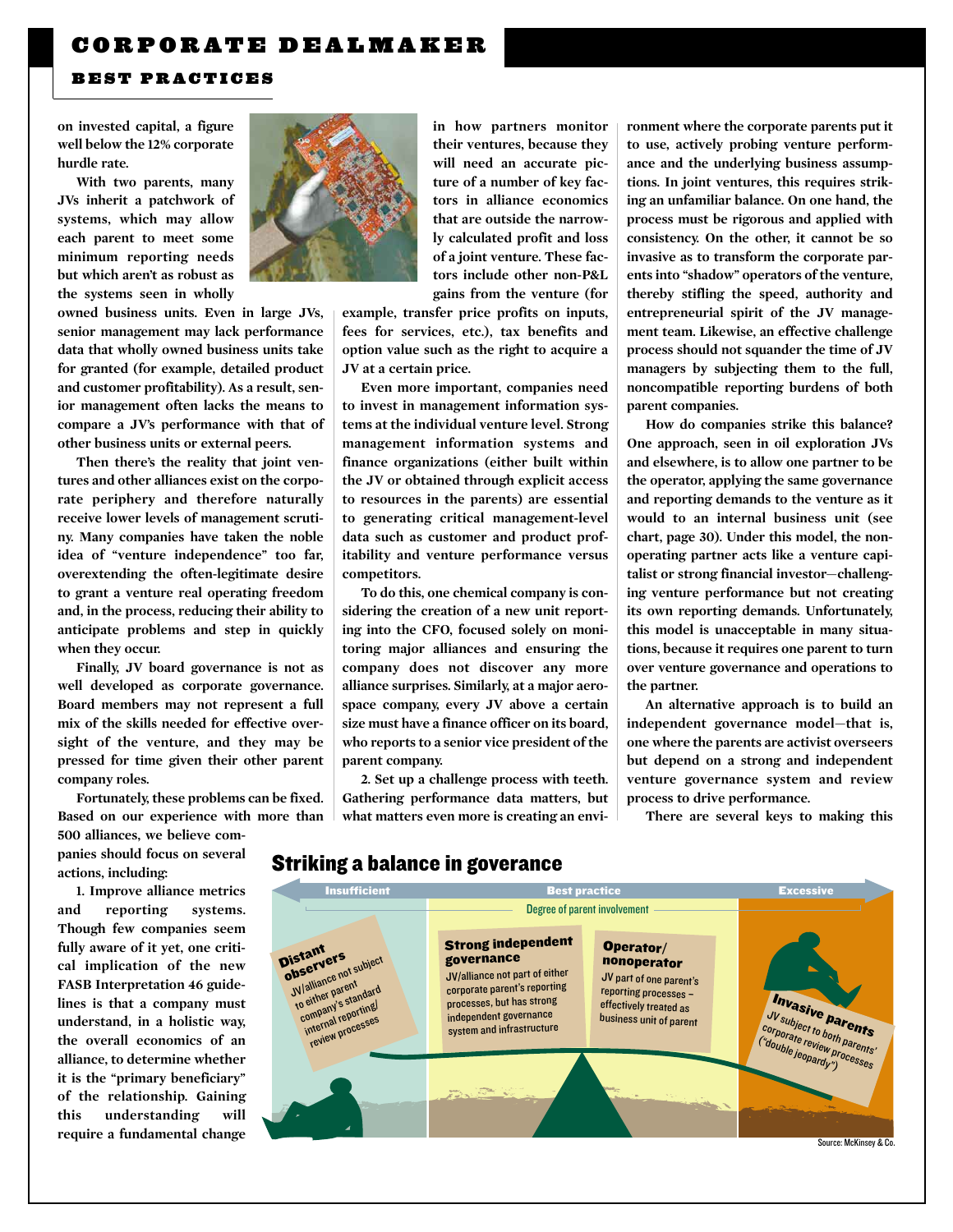#### BEST PRACTICES

model work. One is building the needed governance horsepower into the JV, includ-

ing an audit discipline and systems normally reserved for public companies. The parents of one multibillion-dollar industrial joint venture, for example, created a separate audit committee of the JV board and actively used outside auditors to evaluate venture performance and parent company-related transactions. Another key is promoting a spirit of constructive confrontation on the JV board, a mindset where diffi-

cult questions are consistently asked rather than routinely avoided.

While the idea is to create a framework for independent governance, this does not mean that the JV management team should be totally delinked from the corporate parents. For example, at one \$10 billion venture, the JV chief executive periodically attends the business unit strategy sessions of both corporate parents—a move that helps the JV remain visible to both parents and connected to their corporate strategies. While these meetings create important

information flows, they are not part of the formal review process—for instance, the JV CEO does not present the JV strategy or budget to these groups, nor seek their formal approval for its plans.

3. Rethink the JV board's role and composition. Companies must also raise their game in other areas of alliance governance—most notably the role and composi-

tion of the JV board. For example, rather than define the JV board's responsibilities in very general terms, as is common practice today, companies would be much wiser to clearly differentiate between those governance processes where a strong parent hand is essential (for example, target setting, capital allocation and risk management) and those where less involvement is preferred (for instance, staffing, pricing and product development). This loose/tight approach to governance fosters operating independence while promoting strong oversight.

Companies should also rethink the selection of and demands on JV board members. JV board roles should be viewed as crucial financial and oversight positions, and board



are not directly incented based on the performance of the venture and have limited time to spend in fulfilling their board roles. And again because of the overempha-

sized concept of JV independence, JV boards often haven't played the needed performance management role.

More than a decade ago, the California

*Companies would be much wiser to clearly differentiate between those governance*

*processes where a strong parent hand is essential and those where less involvement is preferred*

Public Employees' Retirement System led the charge in the U.S. to improve corporate governance, developing a set of guidelines that, in large part, centered on creating independent and accountable corporate boards. While the governance risks are different in JVs than in public companies, we believe that it is time for

companies to take a CalPERS-like approach to challenging alliance governance conventions.

What might these guidelines look like?

• Joint venture boards should include outsiders, who bring objectivity and an advocate-for-the-JV mindset to meetings. Companies that have put outsiders on JV boards have enjoyed good results, even when the outsiders have had restricted voting rights.

• JV board members should have more specialized and accountable roles. One multinational company, for example, designates a "lead director" for each of its JVs and expects that director to spend 20 to 30 days

per year working with the JV chief executive and serving as the first port of call.

• Boards should include executives who are senior enough to initiate the challenge process and resolve issues, rather than having to routinely seek approval from others inside the parent.

• JVs should in general have a nonexecutive chairman who shapes the board agenda and manages the governance process. This position could rotate between the parents

every several years.

• Joint ventures should have parent finance staff embedded within the organization (for example, one or two people in the JV CFO's office) whose function is to manage risks and ensure transparency for the parents. Otherwise, JV board members have no source of primary performance information to challenge the JV management team.

4. Routinely reshape, restructure—or exit.

World-class alliance performance management also entails finding underperforming deals and changing their strategy, scope or structure to drive performance improvement—or terminating them when needed. Just like wholly owned business, all joint ventures need to evolve over time. Yet many companies suffer from a special kind of inertia when it comes to their alliances.

The value in fixing alliances can be sizable. Consider a U.S. media company. Under pressure from Wall Street to improve earnings, the company conducted a quick performance diagnostic of 13 key alliances in its portfolio—a scan that led to focusing on four underperforming ventures deemed to have the greatest chance for positive restructuring. The company ended up making changes to two of these alliances, capturing more than \$600 million in net present value. Or consider a manufacturing JV in the natural resources industry. Here changes to the governance model of this one alliance unlocked \$1 billion in performance improvements for the partners.

To capture such value, companies should start with a review of the 10 to 15 most important alliances in the portfolio. Done well, such a portfolio review will quickly assess each major alliance in terms of financial performance and fit with corporate



members should be selected and incented to bring focus, decision-making power and the right mix of financial and business skills to the venture. Yet most JV board members